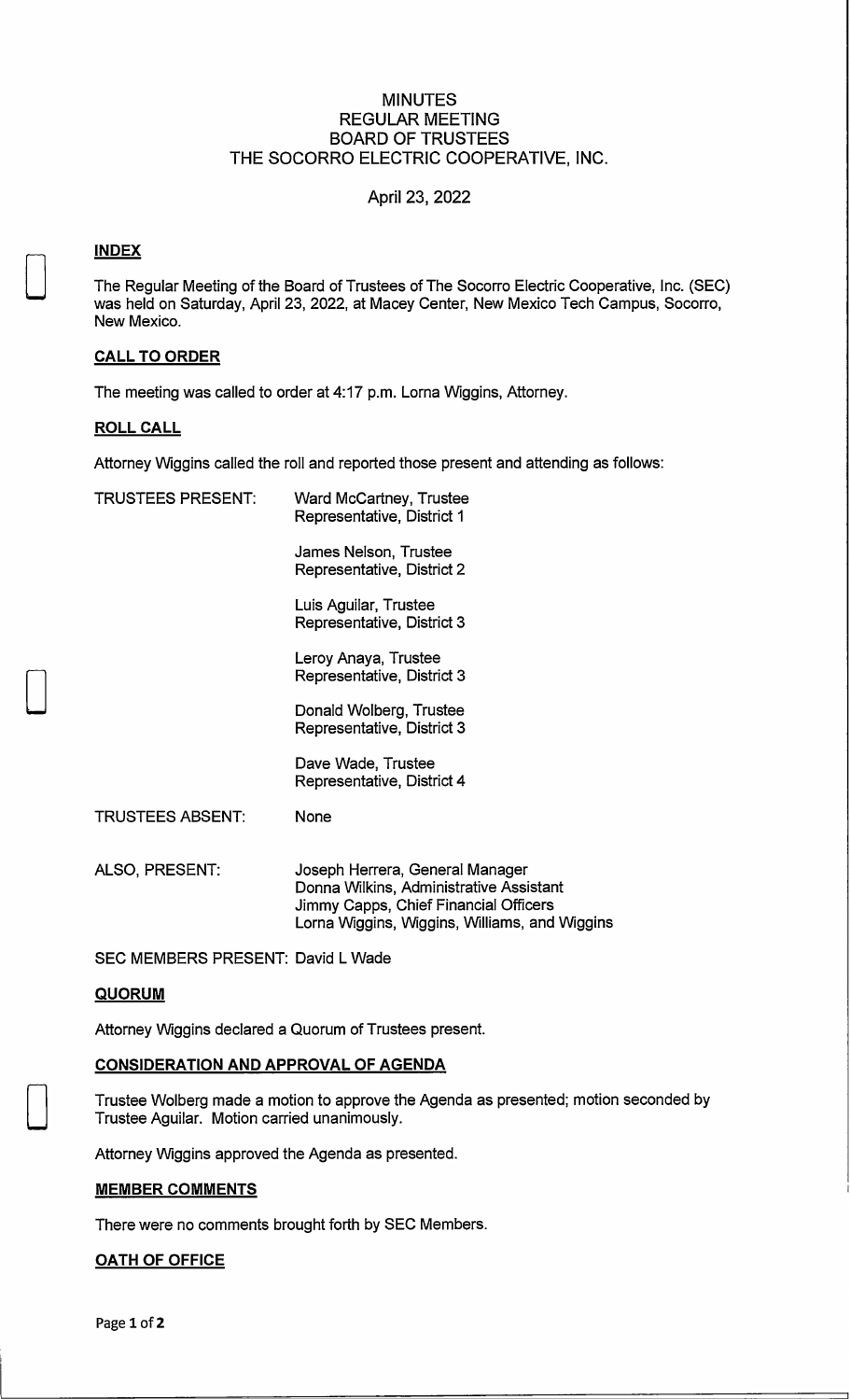REGULAR BOARD MEETING April 23, 2022

Attorney Wiggins administered the Oath of Office to Trustees Wade and McCartney.

### **ELECTION OF OFFICERS**

#### **CHAIR**

D

D

D

Attorney Wiggins called for the election of the Office of Chair by secret ballot.

After all Trustees cast their secret ballots, Attorney Wiggins announced and declared Trustee Nelson as Chair.

#### VICE-CHAIR

Attorney Wiggins called for the election of the Office of Vice-Chair by secret ballot.

After all Trustees cast their secret ballots, Attorney Wiggins announced and declared Trustee Aguilar as Vice-Chair.

#### SECRETARY/TREASURER

After discussion, Trustee Anaya made a motion to combine the Secretary and Treasurer positions; motion seconded by Trustee Walberg. Motion carried unanimously.

Attorney Wiggins called for the election of the Office of Secretary/Treasurer by secret ballot.

After all Trustees cast their secret ballots, Attorney Wiggins announced and declared Trustee Walberg as Secretary/Treasurer.

#### **SPECIAL ORDERS**

Trustee Anaya made a motion to adjourn the meeting to Wednesday, April 27, 2022 at 3:00 p.m. and for the Board to postpone any action and stand in abeyance; motion seconded by Trustee Aguilar. Motion carried unanimously.

Trustee Anaya made a motion to adjourn; motion seconded by Trustee Walberg. Motion carried unanimously.

Attorney Wiggins adjourned the meeting until Wednesday, April 27, 2022 at 3:00 p.m.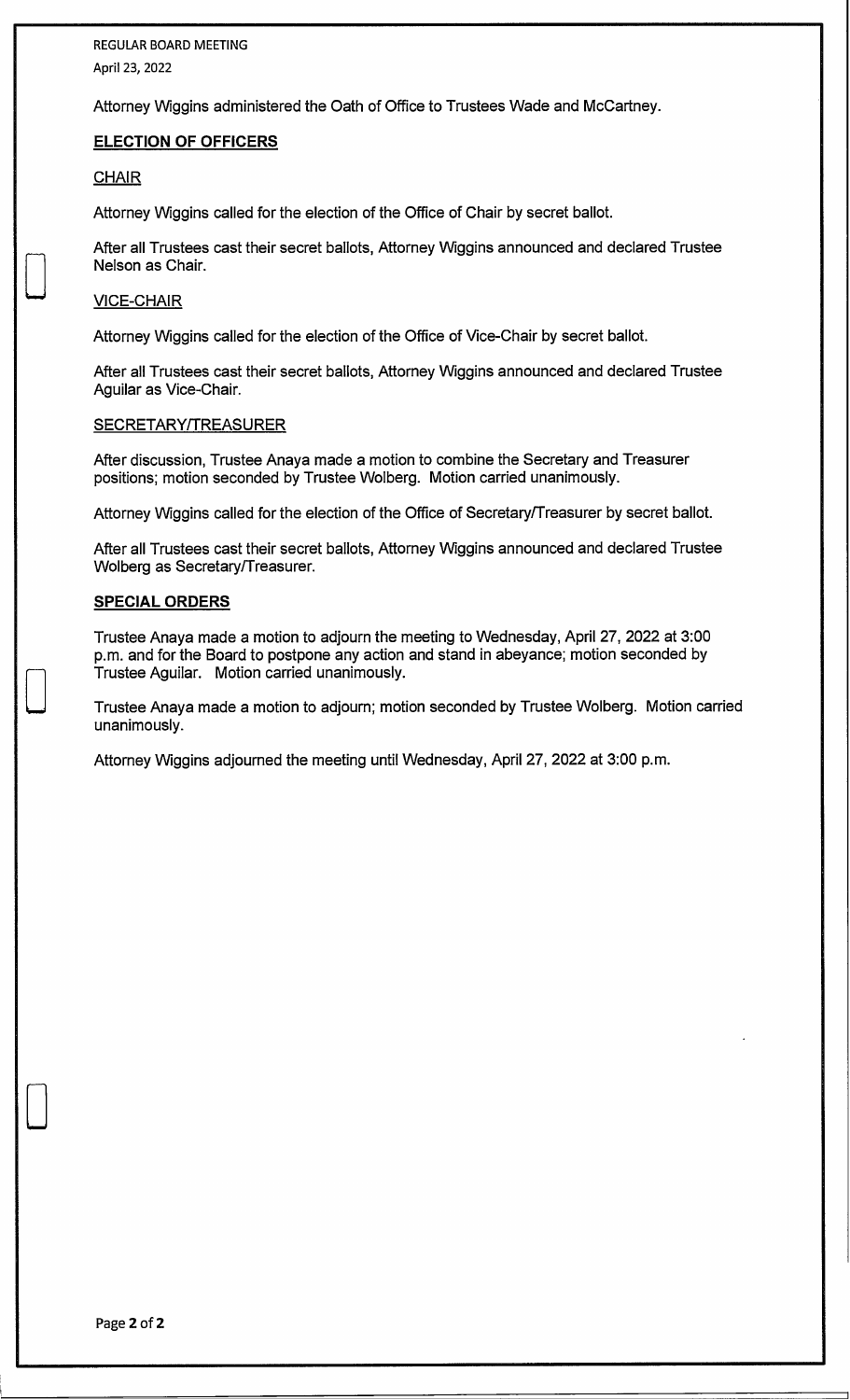### MINUTES REGULAR MEETING CONTINUATION BOARD OF TRUSTEES THE SOCORRO ELECTRIC COOPERATIVE, **INC.**

### April 27, 2022

### **INDEX**

D

D

D

The Regular Meeting of the Board of Trustees of The Socorro Electric Cooperative, Inc. (SEC) continued on Wednesday, April 27, 2022, at 310 Abeyta Ave, Socorro, New Mexico.

#### **CALL TO ORDER**

The meeting was called to order at 3:00 p.m. by James Nelson, Chairman.

#### **ROLL CALL**

Secretary Wolberg called the roll and reported those present and attending as follows:

| <b>TRUSTEES PRESENT:</b> | James Nelson, Chairman     |  |  |  |  |
|--------------------------|----------------------------|--|--|--|--|
|                          | Representative, District 2 |  |  |  |  |

Luis Aguilar, Vice-Chairman Representative, District 3

Donald Wolberg, Secretary/Treasurer Representative, District 3

Leroy Anaya, Trustee Representative, District 3

Dave Wade, Trustee Representative, District 4

Ward McCartney, Trustee\* Representative, District 1

TRUSTEES ABSENT:

- ALSO, PRESENT:
	- Joseph Herrera, General Manager Donna Wilkins, Administrative Assistant Jimmy Capps, Chief Financial Officer David Montoya, Safety Compliance Officer Steve Dettmer, Line Superintendent Marilyn Madrid, Member Services Supervisor Bill Miller, Bolinger, Segars, Gilbert & Moss (via teleconference) Trey Rowe, Bolinger, Segars, Gilbert & Moss (via teleconference) Lorna Wiggins, Wiggins, Williams, and Wiggins (via teleconference)

SEC MEMBERS PRESENT: David L Wade and Cyndi Mae Wade

#### **QUORUM**

Secretary Wolberg declared a Quorum of Trustees present.

### **PLEDGE OF ALLEGIANCE**

Chairman Nelson led everyone in the Pledge of Allegiance.

### **CONSIDERATION AND APPROVAL OF CONTINUED AGENDA**

Trustee Wolberg made a motion to approve the Continued Agenda as presented; motion seconded by Trustee Aguilar. Motion carried unanimously.

Chairman Nelson approved the Agenda as presented.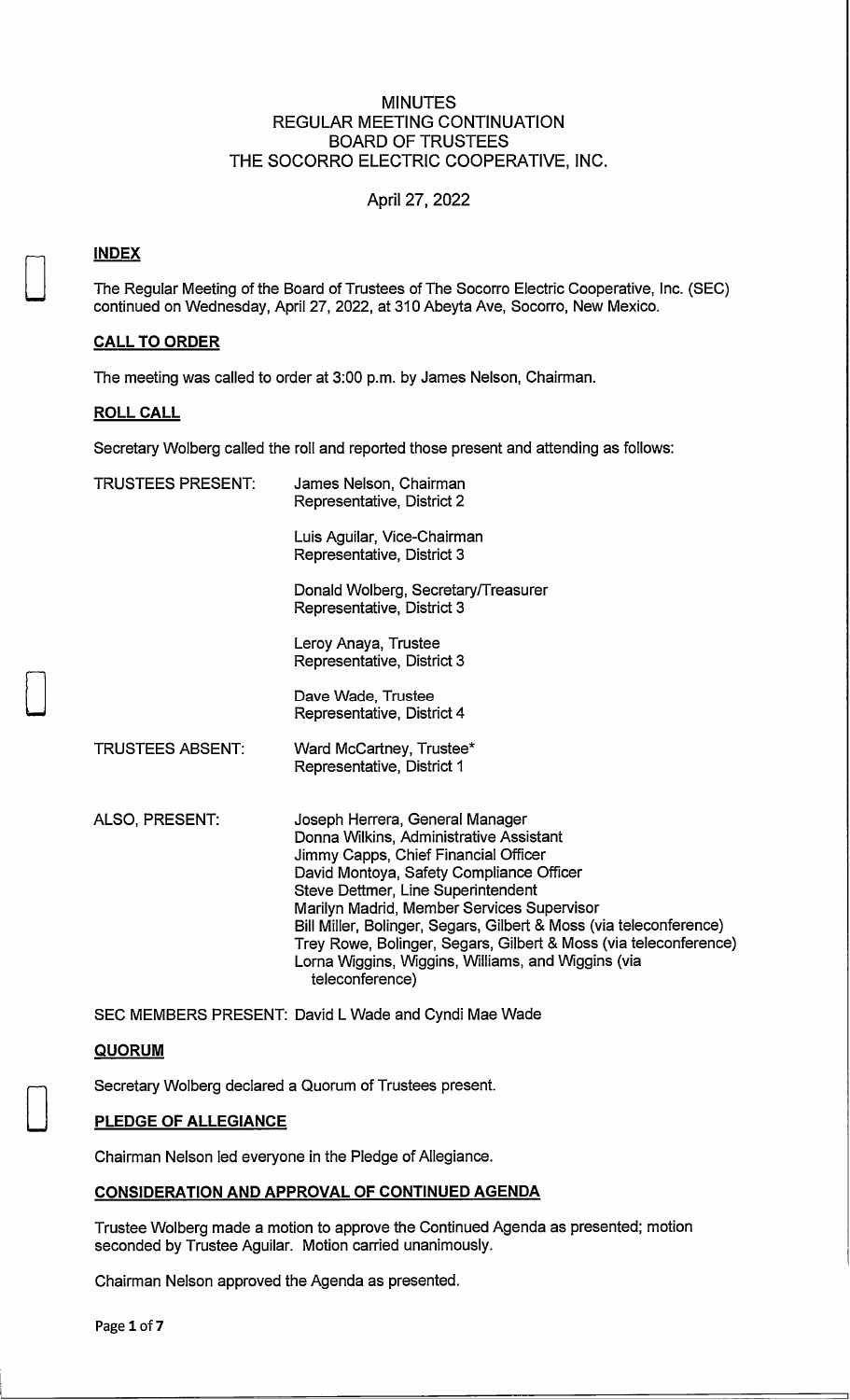### **CONSIDERATION AND APPROVAL PREVIOUS MINUTES**

Trustee Wolberg made a motion to approve the minutes from March 23, 2022, as presented; motion seconded by Trustee Aguilar. Motion carried unanimously.

Chairman Nelson approved the minutes from March 23, 2022, as presented.

#### **MEMBER COMMENTS**

D

 $\Box$ 

D

There were no comments brought forth by SEC Members.

\* Trustee McCartney entered the meeting during the discussion of this agenda item.

#### **PRESENTATION OF 2021 IRS FORM 990**

Manager Herrera stated that Bill Miller, CPA Partner with Bolinger, Segars, Gilbert & Moss (BSGM), joined them via teleconference.

Mr. Miller thanked the Board for allowing him to present via teleconference and proceeded to go over, in extensive detail, the 2021 IRS Form 990. Mr. Miller answered questions posed by the Trustees.

After discussion, Trustee Anaya made a motion to approve the 2021 IRS Form 990; motion seconded by Trustee Wolberg. Motion carried unanimously.

Chairman Nelson thanked Mr. Miller for his presentation.

#### **PRESENTATION OF 2021 FINANCIAL AUDIT**

Manager Herrera stated that Trey Rowe, CPA Partner with BSGM, was joining them via teleconference.

Mr. Rowe thanked the Board for allowing him to present via teleconference; and proceeded to go over the December 31, 2021, and 2020 Audit reports stating that BSGM did not have any findings related to significant deficiencies or material weaknesses and found SEC records in great shape, offering a clean opinion of the Cooperative financials. Mr. Rowe answered questions posed by the Trustees.

After discussion, Trustee Wolberg made a motion to approve the 2021 Financial Audit; motion seconded by Trustee Aguilar. Motion carried unanimously.

President Dorough thanked Mr. Rowe for his presentation.

#### **MANAGER'S REPORT**

Manager Herrera reported on the expenditure check register totaling \$1,320,785.63 for March 2022 and proceeded to answer questions posed by the Trustees.

Chairman Nelson thanked Manager Herrera for the Expenditure Report for March 2022.

Manager Herrera reported the Visa credit card expenditures, complete with supporting receipts, made available to the Board of Trustees for March 2022.

Chairman Nelson thanked Manager Herrera for the credit card report for March 2022.

Manager Herrera provided an update regarding COVID-19 and stated for March, SEC had no employees test positive. Manager Herrera reported that SEC continues to check people who come to the office and stay up to date on the governor's orders which will be reviewed in May 2022.

Chairman Nelson thanked Manager Herrera for the COVID-19 Update for March 2022.

Manager Herrera provided the Engineering Report stating the Circle K gas station will be building a new gas station, a 1,000-amp service, breaking ground in June to start construction. Manager Herrera stated that a developer is in the process of building a 36-unit apartment complex within the industrial park, and SEC is working with their engineers on this project,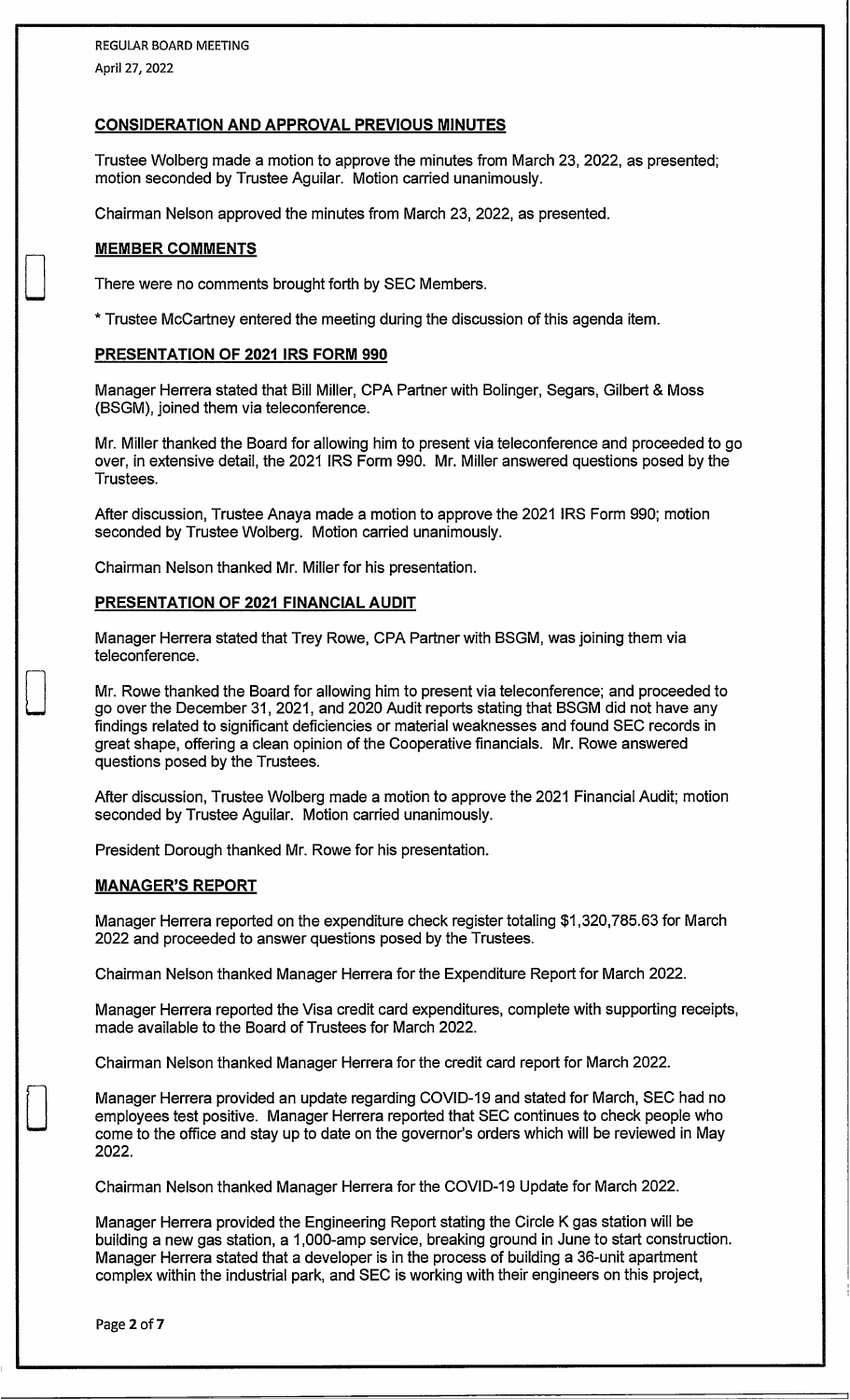REGULAR BOARD MEETING April 27, 2022

D

 $\Box$ 

D

scheduled to break ground at the end of 2022. Manager Herrera reported with the legalization of marijuana in New Mexico, SEC has seen an increase in grow houses, with members wanting anywhere from a 4,000-amp service up to a mega-watt service. Manager Herrera proceeded to answer questions posed by the Trustees.

Chairman Nelson thanked Manager Herrera for the Engineering Report for March 2022.

Manager Herrera provided an update regarding the NM DolT Broadband Program, as reported at the March meeting, CTC Technology & Energy (CTC) and SEC have finished solidifying the questions that will be sent to all SEC members in English and Spanish regarding broadband in their homes and businesses. Manager Herrera reported that DolT would be paying for the additional cost to mail out the survey and return the surveys in a pre-paid envelope that will go out with SEC's billing insert. Manager Herrera stated that those members who return their survey would be entered for a drawing for one of five gift cards. Manager Herrera reported that those members who only receive e-bill notifications would also receive a link to be able to participate in the survey. Manager Herrera stated that CTC and SEC would be holding upcoming community leader education and stakeholder discussions on May 3, 2022. Manager Herrera reported that New Mexico had released a Request for Information (RFI) to get information to see the interest in broadband across the state and who is interested in providing this service. Manager Herrera stated that SEC has filled out this RFI and hopes others across the SEC service area complete it to show an interest and need within the SEC service area. Manager Herrera proceeded to answer questions posed by the Trustees.

Chairman Nelson thanked Manager Herrera for the NM DolT Broadband Program Report for March 2022.

Manager Herrera concluded by reporting that the SEC had received a few thank you cards from kids in the 4-H Clubs. Manager Herrera reported that with the recent winds, the neighbor's roof blew off and fell on top of the roof of the Board room. Manager Herrera stated significant damage had been done to the Board room roof and will be working with the insurance to get the roof repaired.

Chairman Nelson thanked Manager Herrera for the Manager's Report for March 2022.

### **FINANCIAL REPORT**

Mr. Capps reviewed the RUS Form 7 Report for March 2022 and proceeded to answer questions posed by the Trustees.

Chairman Nelson thanked Mr. Capps for the RUS Form 7 Report for March 2022.

#### **SAFETY COMPLIANCE REPORT**

#### SAFETY REPORT

Mr. Montoya reviewed the March Safety Report and proceeded to answer questions posed by the Trustees.

#### **JOB BRIEFING**

Mr. Montoya reviewed the March Job Briefing Reports.

Chairman Nelson thanked Mr. Montoya for the Safety Report for March 2022.

#### **OPERATIONS AND MAINTENANCE REPORT**

#### CONSTRUCTION/MAINTENANCE REPORT

Mr. Dettmer reported for March activities, crews completed 12 work orders, closed no work orders, and completed 60 service orders, with most service orders for area lights. Mr. Dettmer reported that crews cut 3 trees and trimmed 5 trees in March.

#### OUTAGE REPORTS

Mr. Dettmer reviewed several major outages that either affected over 100 members or those for which the outage time was lengthy and proceeded to answer questions posed by the Trustees.

Page **3** of **7**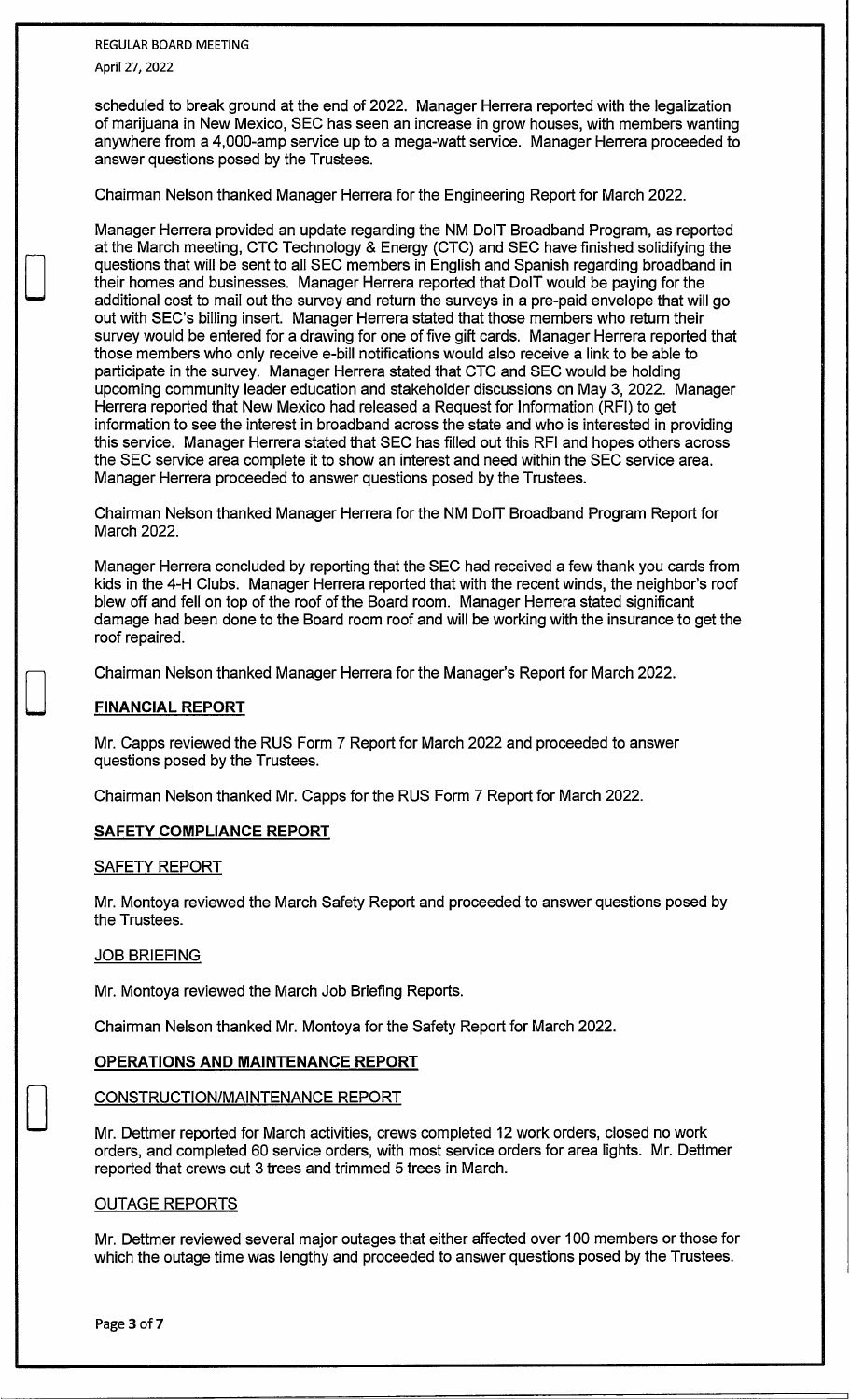REGULAR BOARD MEETING

April 27, 2022

D

 $\begin{bmatrix} 1 \\ -1 \end{bmatrix}$ 

D

Chairman Nelson thanked Mr. Dettmer for the Operations and Maintenance Report for March 2022.

### **MEMBER SERVICES REPORTS**

### ENERGY DELINQUENT REPORT

Ms. Madrid presented the Energy Delinquent Report for March 2022 and proceeded to answer questions posed by the Trustees.

### NM PRC MEMBER CONCERNS

Ms. Madrid reported that SEC had no Member informal complaint filed with the NM PRC in March 2022. Ms. Madrid stated that the complaint filed in April 2022 had been resolved and closed, finding SEC was not in any violation. Ms. Madrid proceeded to answer questions posed by the Trustees.

Chairman Nelson thanked Ms. Madrid for the Member Services Report for March 2022.

### **COMMUNICATIONS AND PUBLIC AFFAIRS REPORT**

Mr. Capps reviewed the March Communications and Public Affairs Report and proceeded to answer questions posed by the Trustees.

Chairman Nelson thanked Mr. Capps for the Communications and Public Affairs Report for March 2022.

### **TRI-STATE REPORT**

Trustee Anaya gave the Tri-State Board of Directors' activities report for April 2022.

Manager Herrera reported on the Rate Design Committee Update activities for April 2022. Manager Herrera reported that the committee discussed the cooperative guiding principles and discussed whether the current A-40 rate design is the appropriate structure for the "come-back FERC filing" required of Tri-State in September 2023. Manager Herrera proceeded to answer questions posed by the Trustees.

Chairman Nelson thanked Trustee Anaya and Manager Herrera for the Tri-State Report.

Chairman Nelson called for a ten-minute recess at the end of this discussion item at 5:32 p.m.

Chairman Nelson called the meeting back to order at 5:42 p.m.

### **NMRECA REPORT**

Trustee Wolberg gave the NMRECA report for April 2022.

Chairman Nelson thanked Trustee Wolberg for the NMRECA Report.

### **MRGEDA REPORT**

Trustee Wolberg gave the MRGEDA report for April 2022.

Chairman Nelson thanked Trustee Wolberg for the MRGEDA Report.

### **PRESIDENT'S REPORT**

Chairman Nelson reported that a copy of the first quarter Trustee Worksheets was made available for review. Chairman Nelson announced the following committee assignments for the upcoming year:

Standing Committee: Donald Wolberg (Chair), Luis Aguilar, Ward McCartney, and James Nelson (ex-officio)

Finance Committee: Luis Aguilar (Chair), Leroy Anaya, Dave Wade, and James Nelson (exofficio)

Page 4 of **7**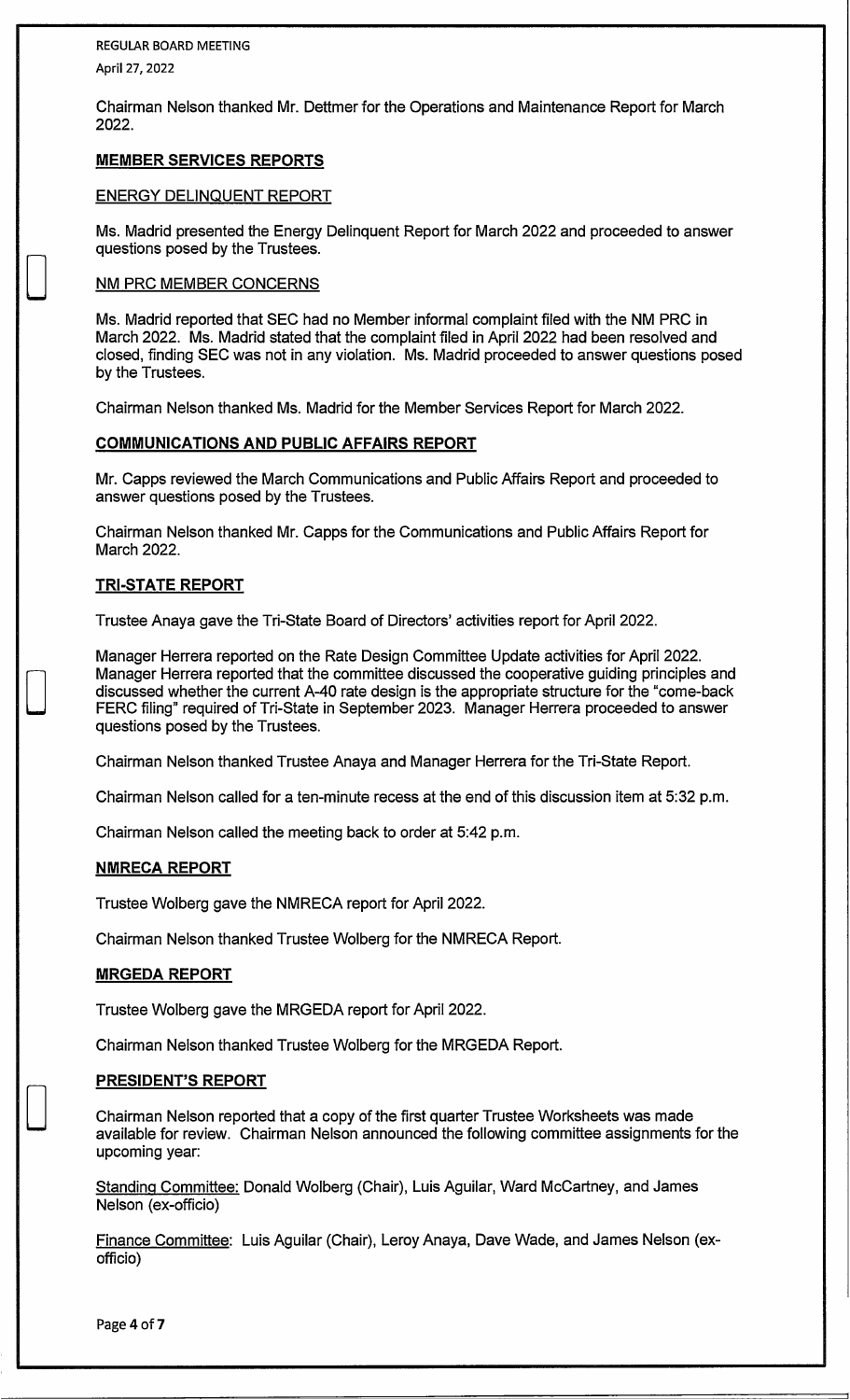### **OLD BUSINESS**

#### **District 5 Trustee Vacancy**

After extensive discussion, Trustee Aguilar called for a vote by secret ballot.

Chairman Nelson called for a five-minute recess to allow the new Trustees to review the District 5 Trustee candidate information provided at 6:25 p.m.

Chairman Nelson called the meeting back to order at 6:31 p.m.

Chairman Nelson announced and declared Ron Burnett was the new District 5 Trustee.

### **NEW BUSINESS**

D

D

D

#### Line Construction Bids

Manager Herrera reported that SEC had two (2) larger projects at North Oscura Peak (NOP) and the San Antonio Crossing that had poles rejected during pole decay inspection. Manager Herrera stated that SEC does not have the equipment or the staffing to complete these jobs. Manager Herrera reported that the Finance Committee had reviewed two (2) bids for the Line Construction, and the Committee recommended that the Board approve the Transformer Power bid for \$423,591.60 to do the three (3) structures at NOP and four (4) structures at the San Antonio Crossing.

After discussion, Trustee Anaya made a motion to accept the Finance Committee's recommendation to approve the bid from Transformer Power for \$423,591.60; motion seconded by Trustee McCartney. Motion carried unanimously.

Board Policy 104 - Committees of the Board of Trustees

Manager Herrera reported that the Standing Committee reviewed Board Policy 104 -Committees of the Board of Trustees, and the Committee recommended that the Board approve Board Policy 104 - Committees of the Board of Trustees as reviewed.

Trustee Walberg made a motion to accept the Standing Committee's recommendation of Board Policy 104 - Committees of the Board of Trustees as reviewed; motion seconded by Trustee Aguilar. Motion carried unanimously.

### Board Policy 105 - Finance Committee

Manager Herrera reported that the Standing Committee reviewed Board Policy 105 - Finance Committee and the Committee recommended that the Board approve Board Policy 105 -Finance Committee with proposed corrections.

Trustee Aguilar made a motion to accept the Standing Committee's recommendation of Board Policy 105 - Finance Committee as corrected; motion seconded by Trustee Walberg. Motion carried unanimously.

### Board Policy 106 - Ethics Committee

Manager Herrera reported that the Standing Committee reviewed Board Policy 106 - Ethics Committee and the Committee recommended that the Board approve Board Policy 106 - Ethics Committee as reviewed.

Trustee Walberg made a motion to accept the Standing Committee's recommendation of Board Policy 106 - Ethics Committee as reviewed; motion seconded by Trustee Aguilar. Motion carried unanimously.

#### Board Policy 107 - Standing Committee

Manager Herrera reported that the Standing Committee reviewed Board Policy 107 - Standing Committee and the Committee recommended that the Board approve Board Policy 107 - Standing Committee as reviewed.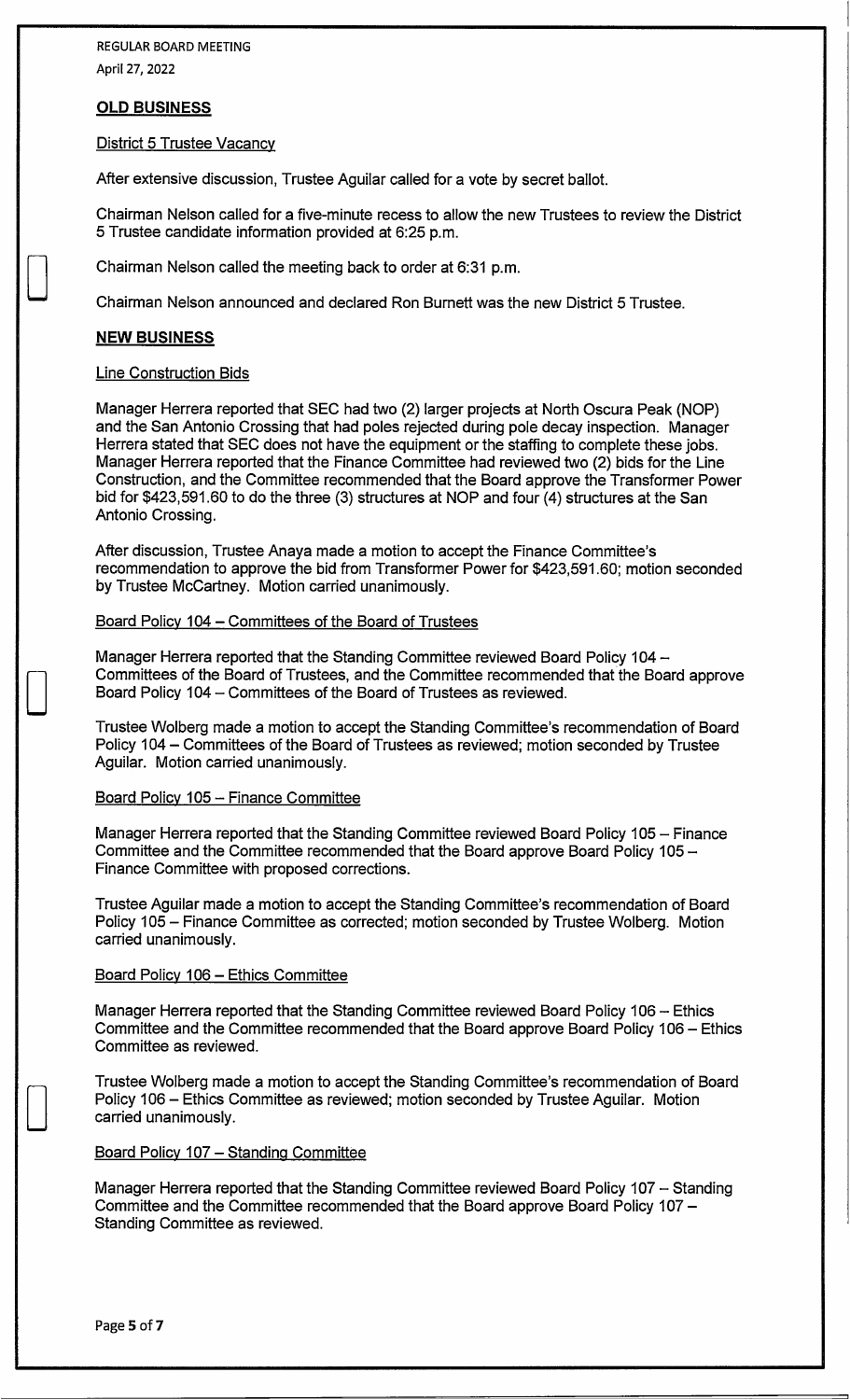# REGULAR BOARD MEETING

April 27, 2022

D

Trustee Anaya made a motion to accept the Standing Committee's recommendation of Board Policy 107 - Standing Committee as reviewed; motion seconded by Trustee McCartney. Motion carried unanimously.

### Consideration of Capital Credit Estate Retirements

Manager Herrera reported that SEC General Counsel Lorna Wiggins Esq. had previously reviewed the Patronage Estate Capital Retirement requests as provided in the Trustee's BoardPaq. Ms. Wiggins reviewed the retirement documents and stated that they appeared to be in order and were ready for the Board's consideration:

### ESTATE RETIREMENTS:

|               | <b>Operating</b><br><b>Margins</b> | <b>Plains</b><br>G&T | Investment in<br><b>Associated</b><br><b>Organizations</b> | <b>Cushion</b><br>of Credit<br>& Other<br>Non-Ops | <b>Tri-State</b> | Gains   | <b>Unpaid</b><br><b>Balance</b> | Total      | <b>Total</b><br>without<br><b>Tri-State</b> |
|---------------|------------------------------------|----------------------|------------------------------------------------------------|---------------------------------------------------|------------------|---------|---------------------------------|------------|---------------------------------------------|
| EM-April-22-A | \$133.79                           | \$0.00               | \$23.00                                                    | \$18.22                                           | \$112.38         | \$0.00  | \$0.00                          | \$287.39   | \$175.01                                    |
| EM-April-22-B | \$695.66                           | \$8.11               | \$47.85                                                    | \$22.85                                           | \$345.41         | \$42.32 | \$0.00                          | \$1,162.20 | \$816.79                                    |
| EM-April-22-C | \$467.05                           | \$4.80               | \$70.13                                                    | \$63.49                                           | \$254.57         | \$10.76 | \$0.00                          | \$870.80   | \$616.23                                    |
| EM-April-22-D | \$470.64                           | \$0.00               | \$68.21                                                    | \$56.19                                           | \$317.10         | \$0.00  | \$0.00                          | \$912.14   | \$595.04                                    |
| EM-April-22-E | \$656.53                           | \$10.15              | \$26.53                                                    | \$8.49                                            | \$203.11         | \$0.00  | \$0.00                          | \$904.81   | \$701.70                                    |
|               |                                    |                      |                                                            |                                                   |                  |         |                                 |            |                                             |

### JOINT ACCOUNT ESTATE RETIREMENTS:

|               | Operating<br><b>Margins</b> | <b>Plains</b><br>G&T | Investment in<br><b>Associated</b><br><b>Organizations</b> | <b>Cushion</b><br>of Credit<br>& Other<br>Non-Ops | Tri-State | Gains   | Unpaid<br><b>Balance</b> | Total    | Total<br>without<br>Tri-State |
|---------------|-----------------------------|----------------------|------------------------------------------------------------|---------------------------------------------------|-----------|---------|--------------------------|----------|-------------------------------|
| JM-April-22-A | \$409.27                    | \$4.91               | \$39.76                                                    | \$30.30                                           | \$171.35  | \$30.09 | \$0.00                   | \$685.68 | \$514.33                      |
| JM-April-22-B | \$296.93                    | \$4.02               | \$22.52                                                    | \$16.45                                           | \$110.43  | \$23.61 | \$0.00                   | \$473.96 | \$363.53                      |
| JM-April-22-C | \$254.36                    | \$0.56               | \$31.50                                                    | \$25.68                                           | \$148.81  | \$0.00  | \$0.00                   | \$460.91 | \$312.10                      |
| JM-April-22-D | \$457.14                    | \$5.67               | \$39.59                                                    | \$28.78                                           | \$188.47  | \$20.57 | \$0.00                   | \$740.22 | \$551.75                      |
| JM-April-22-E | \$360.37                    | \$0.44               | \$12.11                                                    | \$1.87                                            | \$140.46  | \$0.00  | \$0.00                   | \$515.25 | \$374.79                      |
| JM-April-22-F | \$520.78                    | \$0.00               | \$70.27                                                    | \$59.44                                           | \$329.88  | \$0.00  | (\$29.89)                | \$950.48 | \$620.60                      |
| JM-April-22-G | \$234.44                    | \$7.12               | \$3.55                                                     | \$0.00                                            | \$1.33    | \$49.56 | \$0.00                   | \$296.00 | \$294.67                      |
|               |                             |                      |                                                            |                                                   |           |         |                          |          |                               |

Trustee Walberg made a motion to approve the Retirement of Patronage Capital as presented, absent any Tri-State allocations, to the accounts mentioned above; motion seconded by Trustee Aguilar. Motion carried unanimously.

### Consideration of Line Extension Contracts

There were no Line Extensions Contracts open for consideration.

Consideration of Trustee Travel

There was no Trustee Travel brought forward for consideration.

### **EXECUTIVE SESSION**

Trustee Walberg made a motion to go into Executive Session to discuss potential litigation; motion seconded by Trustee Aguilar. Motion carried unanimously.

Chairman Nelson called for an Executive Session.

The Board adjourned to Executive Session at 6:39 p.m.

### **REGULAR SESSION**

Trustee Aguilar made a motion and seconded by Trustee Walberg to return to Regular Session at 7:02 p.m.

Chairman Nelson stated that there was no action taken during Executive Session.

### **SET DATE/TIME FOR REGULAR MEETING**

D